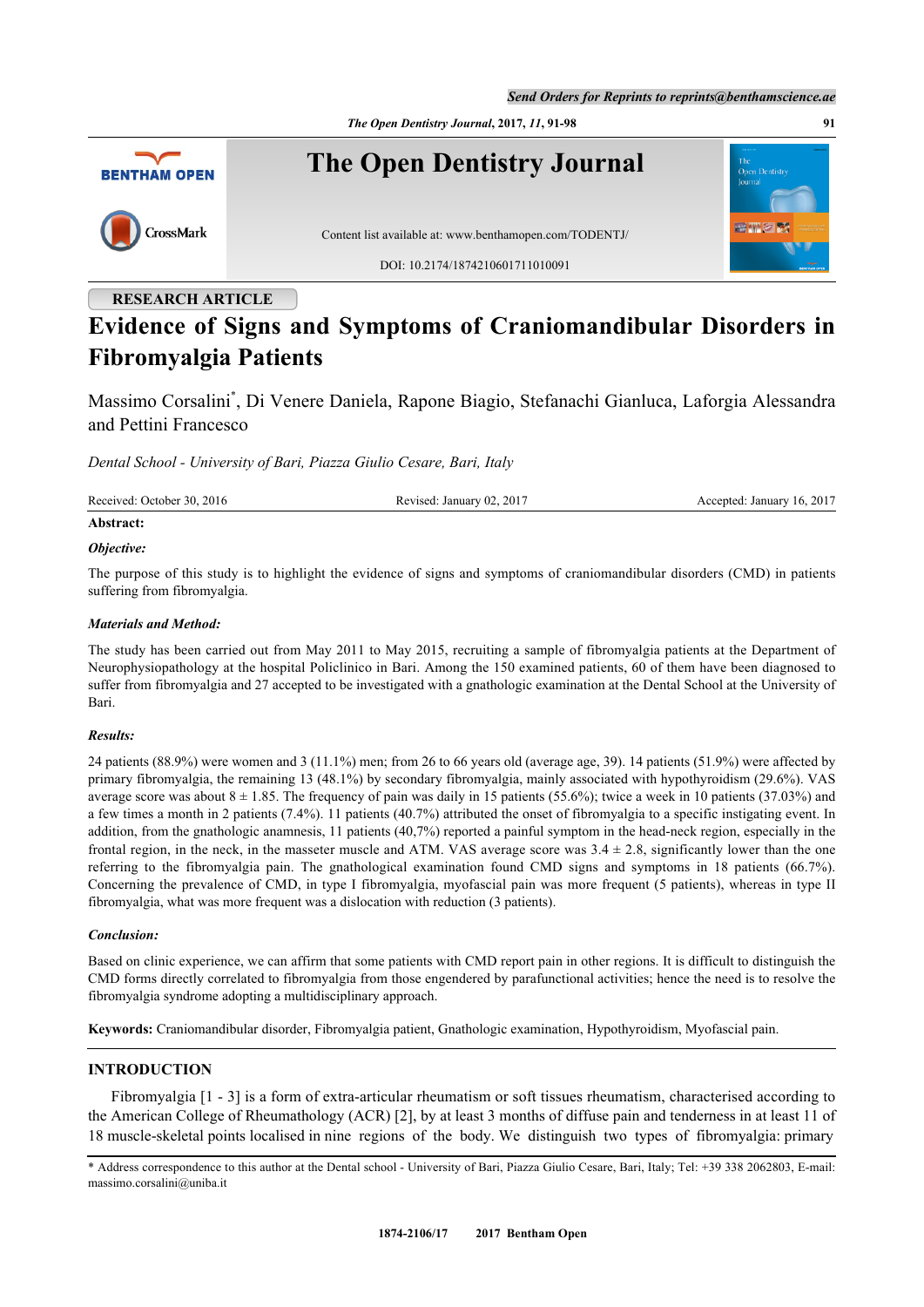#### **92** *The Open Dentistry Journal, 2017, Volume 11 Corsalini et al.*

fibromyalgia, where laboratory exams are not altered and there is not any association with a well-known disease; secondary fibromyalgia, where symptoms emerge in the course of other pathologies also defined as "main pathologies" (rheumatic pathologies, chronic infection and inflammations, endocrine disorders).

Fibromyalgia has a prevalence of 2%, mainly in the female gender (3.4% *vs.* 0.5%) with an onset peak between 45 and 60 years of age [\[4](#page-6-3)].

Etiology of fibromyalgia is multifactorial [[5\]](#page-6-4). Different risk factors have been identified. Among those, some are socio-cultural (high prevalence in low-income population, poor education level), depression, anxiety, muscle-skeletal pain and traumas.

The predominant symptom in all fibromyalgia patients is a diffuse pain [\[6](#page-6-5), [7\]](#page-6-6) which can be reported as a sensation of burning, stiffness, contracture and tension; it is persistent, diffuse, deep, excruciating and it can vary depending on the time of the day, the activity levels, weather conditions, sleep cycle and stress. Diffuse pain is measured with specific questionnaires using VAS scale (visual-analogic pain scale).

Craniomandibular disorders (CMD) are a series of clinical dysfunctions involving masticatory muscles, temporomandibular joint (TMJ) or both; there is a strict correlation with other muscle-articular structures of the head and neck and with the postural stance [\[8](#page-7-0)].

A physical diagnosis (axis I) and an evaluation of the social and psycho-affective involvement (axis II) are classified according to the RDC/TDM (Research Diagnostic Criteria for Temporomandibular Disorders) [\[9\]](#page-7-1). The physical diagnosis provides three sub-groups: muscle pathologies, discopathies; arthralgia, arthritis, arthrosis; axis II measures the severity of pain, related disability and distress and the psychological condition; a serious psychological involvement may lead to an interdisciplinary treatment because these are cases where the chances of failure are higher.

The signs and symptoms of CMD are widespread in adult population with a prevalence of the formers and an average value of 44% against 30% of the latter [[8\]](#page-7-0), but they can also be found in childhood and in teenage.

The main signs and symptoms are muscle pain in the head and neck, noise and pain in the temporomandibular joint, alteration of the mandibular mobility; further symptoms are cephalea, facial and nape pain, dental pain, tinnitus dysgeusia.

CMD has a multifactorial genesis. The pain is determined by a complex interaction between mechanical, biological, cognitive and psycho-emotional factors. In addition, there are perpetuating, instigating and predisposing factors.

The predisposing factors include morphostructural alterations (anatomical alterations), psycho-emotional (stress, anxiety) and pathophysiological alterations (para-functions).

The instigating factors include overload, micro and macro-traumas. Perpetuating factors are to be found in the psycho-emotional dimension of the patient (emotional, behavioural and social factors) [\[10](#page-7-2)].

The most frequent symptom is pain [\[11](#page-7-3)]; CMD is the most frequent cause of non-odontogenic facial pain.

CMD treatment can be causal or symptomatic, taking into consideration the symptoms, severity and duration of the pathology.

Both fibromyalgia and persistent pain associated to some cases of CMD have long been considered as chronic muscle-skeletal pain conditions; the comorbidity of the two pathologies appears therefore evident.

Even though the craniofacial region is not included by ACR criteria in the diagnosis of fibromyalgia, it is reasonable to think that diffuse pain can affect this region. The first studies concerning this matter showed that fibromyalgia patients could show symptoms associated to some types of CMD, like pain in the masticatory muscles and TMJ; furthermore, some patients with CMD complain a more diffuse pain, extending beyond the craniofacial region.

One of the first studies on the correlation between fibromyalgia and CMD dates back to 1988 [\[12](#page-7-4)]: this study shows that fibromyalgia patients can have symptoms and signs of CMD; severe symptoms of mandibular dysfunction were found as well. In all patients, pain was reported at the palpation of the neck and masticatory muscles. We can affirm that fibromyalgia could play an important role in the etiology of CMD; the secondary hyper-reactivity of masticatory muscles causing pain could find an explanation in the physical and psychological tension due to severe symptoms of fibromyalgia.

It has been observed that a wide percentage of subjects with localised myofascial pain in the orofacial region also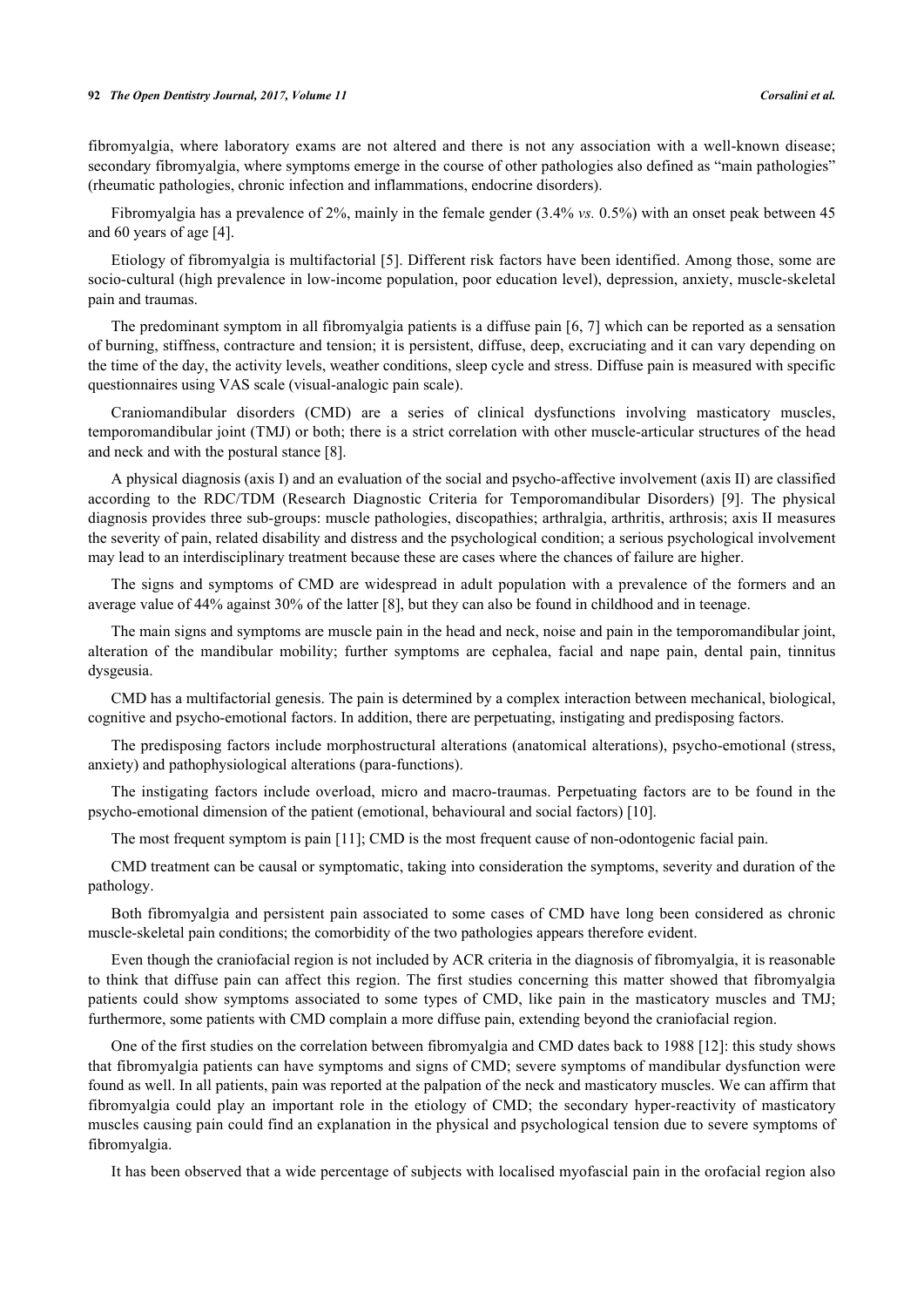#### *Craniomandibular Disorders in Fibromyalgia Patient The Open Dentistry Journal, 2017, Volume 11* **93**

report pain in other body regions, and that the 20% of patients with signs and symptoms of CMD are positive to ACR criteria for the diagnosis of fibromyalgia. For this reason, some authors inferred that fibromyalgia and myofascial pain in the masticatory muscles are different manifestations of a single syndrome picture. Based on these considerations, a study [\[13](#page-7-5)] compared a group of fibromyalgia patients with one affected by CMD and found a strict association between the presence of fibromyalgia and CMD. A high percentage of fibromyalgia patients (86.7%) resulted as being positive for at least one diagnosis of RDC/TMD. In opposition, only a little part of DTM patients (10%) was positive to ACR criteria for the diagnosis of fibromyalgia. This result further confirms that fibromyalgia could be an etiologic factor of CMD.

Considering that pain is a symptom both in fibromyalgia and CMD, the present study aims to describe the involvement of masticatory muscles and temporomandibular joint in fibromyalgia patients according to the RDC/TDM, analysing a group of these patients.

### **MATERIALS AND METHODS**

The study has been carried out between May 2011 and May 2015, recruiting a sample of fibromyalgia patients at the Department of Neurophysiopathology at the Policlinico hospital in Bari.

Among the 150 examined patients reporting chronic pain not attributed to any pathology, 60 were diagnosed fibromyalgia and 27 accepted to undergo a gnathological examination.

In agreement with the criteria of the American College of Rheumatology (ACR) [[2\]](#page-6-2), the inclusion criteria included:

- Diffuse pain for at least 3 months;
- Pain in at least 11 among the 18 tender points after digital palpation in 9 body regions.

For each member of the sample, we recorded age, gender, job and we determined the type of fibromyalgia distinguishing between:

- Primary: there are not any laboratory tests alterations nor association with other diseases;
- Secondary: it emerges during the course of another disease defined "main disease" (rheumatic diseases, chronic infections, endocrine disorders).

We performed a neurological control visit and then we carried out, at Dental School at the University of Bari, a gnathological evaluation in order to verify the presence of diffuse pain in the orofacial region and signs of CMD. The gnathological evaluation was performed in agreement with the protocol defined by the European Academy of Craniomandibular Disorders. This protocol includes the compilation of a dedicated medical record, made up of an anamnestic questionnaire and an objective examination. The anamnesis consists of the patient's personal data compilation, the assessment of their overall health status, followed by a specific investigation of the reported symptoms of CMD, such as pain in face, head and neck, presence of articular noise (click/crackling), disorders of the mandibular function (opening/closing, during chewing, mandibular stiffness). The objective examination was carried out making the patient undergo a series of examinations and orthopaedic tests with the aim to examine the mandibular dynamics (possible limitations and/or deviations/deflections) and to detect possible pain (during mandibular movements or after the palpation of masticatory muscles and/or TMJ), dental abrasion facets due to parafunctions and articular noises.

At the end of this diagnostic protocol, the patients were classified according to the RCD/TMD criteria [\[9](#page-7-1)] in one of the following categories:

#### -**Group 1:** Muscle pathologies

- la: myofascial pain
- 1b: myofascial pain with partial opening

-**Group 2:** Disc dislocations

- 2a: disc dislocation with reduction
- 2b: disc dislocation without reduction, with partial opening
- 2c: disc dislocation without reduction, without partial opening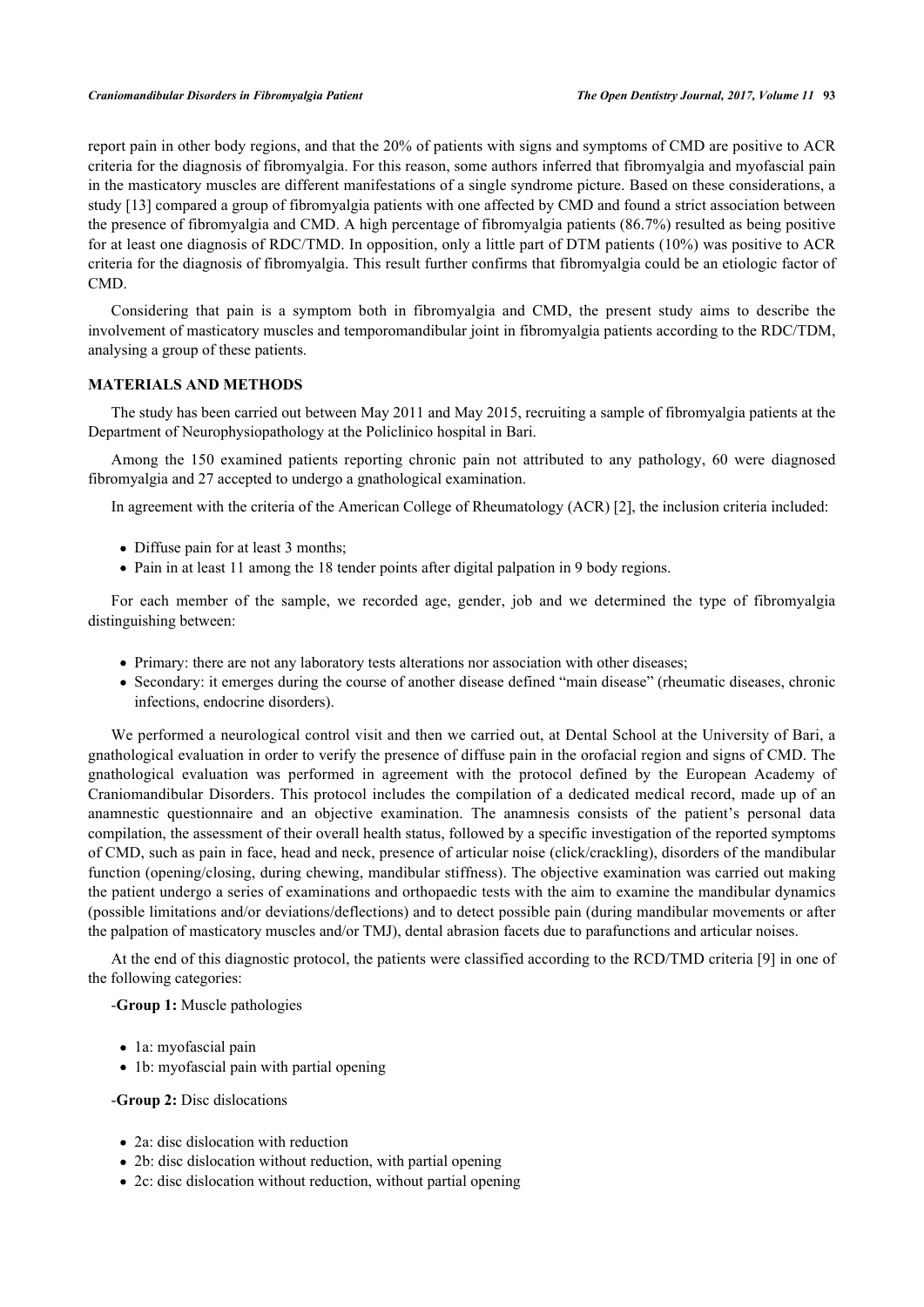- **Group 3:** Arthralgia arthritis arthrosis
- 3a: arthralgia
- 3b: osteoarthritis of ATM
- 3c: osteoarthrosis of ATM

In the follow-up checks, the neurologist asked the patient about possible change in symptoms and improvement due to the treatment. Pain was measured with VAS scale score points, and then matched with the value reported in the previous checks; after this, the palpation of tender points examination was repeated.

The intensity was examined with the Visual Analogue Scale (VAS), with an arbitrary score ranging from 0 to 10, where 0 is absence of pain and 10 is the maximum pain experienced by the patient. Patients were asked to describe the maximum pain they had experienced and to indicate where they would locate the intensity of the present pain in the scale, giving it a proportional score.

#### **RESULTS**

In Table **[1](#page-3-0)**, we have reported the demographic and clinical data of fibromyalgia in the examined patients.

#### <span id="page-3-0"></span>**Table 1. Demographic and clinical data of patients with fibromyalgia.**

| Patient        | <b>Sex</b>     | Age | Type of fibromyalgia | Job           | <b>VAS</b>     | <b>Pain frequency</b> |  |
|----------------|----------------|-----|----------------------|---------------|----------------|-----------------------|--|
| $\mathbf{1}$   | $\mathbf F$    | 40  | F2                   | Housewife     | 10             | Weekly                |  |
| $\overline{2}$ | $\overline{F}$ | 26  | F2                   | Student       | 8              | Daily                 |  |
| $\overline{3}$ | $\mathbf{F}$   | 52  | F2                   | Housewife     | $\overline{7}$ | Daily                 |  |
| $\overline{4}$ | M              | 54  | F1                   | Unemployed    | 10             | Daily                 |  |
| 5              | $\mathbf F$    | 45  | F1                   | Housewife     | 5              | Weekly                |  |
| 6              | $\overline{F}$ | 41  | F1                   | Housewife     | 10             | Daily                 |  |
| $\overline{7}$ | $\mathbf F$    | 66  | F1                   | Dealer        | 10             | Daily                 |  |
| 8              | $\mathbf F$    | 54  | ${\rm F}1$           | Office worker | $\overline{7}$ | Weekly                |  |
| 9              | $\mathbf{F}$   | 51  | F1                   | Office worker | 5              | Daily                 |  |
| 10             | $\mathbf F$    | 35  | F1                   | Housewife     | 5              | Monthly               |  |
| 11             | $\mathbf F$    | 36  | F1                   | Housewife     | 10             | Weekly                |  |
| 12             | $\overline{F}$ | 47  | F2                   | Office worker | 6              | Daily                 |  |
| 13             | $\overline{F}$ | 49  | F1                   | Housewife     | 10             | Daily                 |  |
| 14             | ${\rm F}$      | 30  | F2                   | Housewife     | 6              | Monthly               |  |
| 15             | M              | 55  | F1                   | Lawyer        | 5              | Weekly                |  |
| 16             | M              | 59  | F1                   | Pensioner     | $\overline{7}$ | Daily                 |  |
| 17             | ${\rm F}$      | 51  | F2                   | Housewife     | $\overline{7}$ | Weekly                |  |
| 18             | F              | 62  | F2                   | Housewife     | 8              | Daily                 |  |
| 19             | $\overline{F}$ | 55  | F2                   | Housewife     | 9              | Weekly                |  |
| 20             | ${\rm F}$      | 45  | F2                   | Housewife     | 8              | Daily                 |  |
| 21             | $\mathbf{F}$   | 54  | F1                   | Housewife     | $\overline{7}$ | Weekly                |  |
| 22             | $\overline{F}$ | 46  | F2                   | Housewife     | 5              | Weekly                |  |
| 23             | F              | 47  | F2                   | Housewife     | $\overline{7}$ | Weekly                |  |
| 24             | $\overline{F}$ | 29  | F1                   | Student       | 8              | Daily                 |  |
| 25             | $\mathbf{F}$   | 59  | ${\rm F2}$           | Teacher       | 10             | Daily                 |  |
| 26             | F              | 43  | F1                   | Office worker | 10             | Daily                 |  |
| 27             | F              | 43  | F2                   | Housewife     | 9              | Daily                 |  |

We recruited 27 patients. 24 patients (88.9%) were women and 3 (11.1%) men; from 26 to 66 years of age (average age, 39). 14 patients (51.9%) were affected by primary fibromyalgia, the remaining 13 (48.1%) by secondary fibromyalgia, mainly associated with hypothyroidism (29.6%). VAS average score was about  $8 \pm 1.85$ ; the frequency of pain was daily in 15 patients (55.6%), (37.03%) twice a week in 10 patients and (7.4%) a few times a month in 2 patients.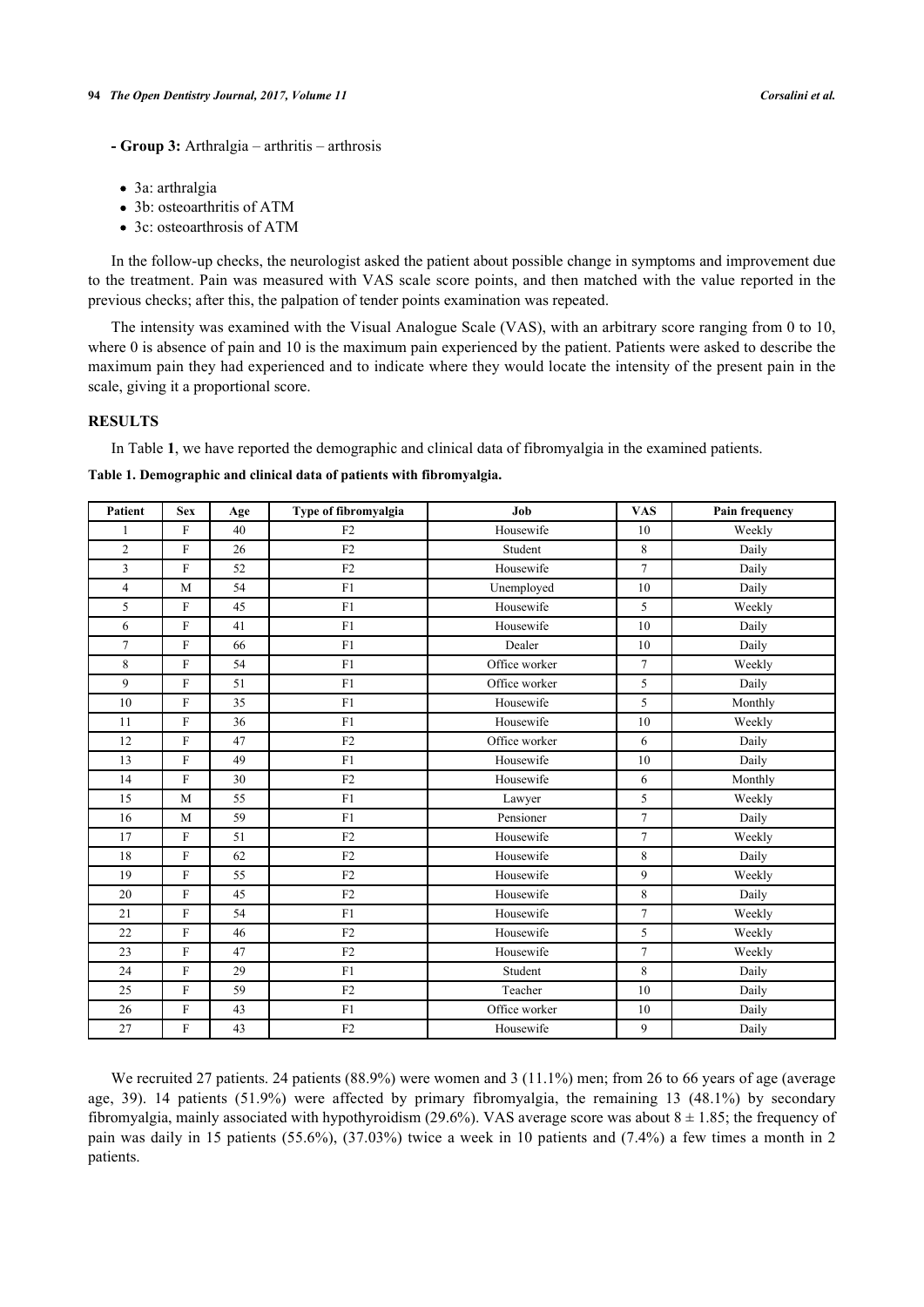Most patients were assessed according to their socio-economic sphere and as it is evident from the table most of them did not have a job either because they were housewives (48.1%) or because they had left their job because of the limitations due to their pathology.

Starting from the anamnesis, we inferred the characteristics of pain reported by the patient: in those cases where the VAS score was low, the pain was described as a tingling sensation; higher scores corresponded with burning, piercing pain with a sensation of needle sting, stabbing or electric shock, often together with fatigue and weakening.

Almost all patients reported that their pain worsened depending on changes in weather conditions or after mild physical activity (having a walk), but above all in stressful conditions.

In Table **[2](#page-4-0)**, we report the data relative to the specific gnathological anamnesis.

<span id="page-4-0"></span>**Table 2. Data relative to the specific gnathological anamnesis.**

| Patient        | Facial pain       | <b>VAS</b>     | Site of pain                                                      |        | <b>Bite</b><br>Parafunction | <b>EACD</b> grups |
|----------------|-------------------|----------------|-------------------------------------------------------------------|--------|-----------------------------|-------------------|
| 1              | $^{+}$            | 8              | Neck                                                              | $^{+}$ | <b>Bruxism</b>              | 1a                |
| $\overline{c}$ | $^{+}$            | 5              |                                                                   |        | <b>Bruxism</b>              | 2a                |
| 3              | $+$               | 6              | Masseter (right)                                                  |        | <b>Bruxism</b>              | 1a                |
| 4              |                   | $\mathbf{0}$   | Masseter (right and center), neck                                 |        |                             | 2 <sub>b</sub>    |
| 5              |                   | $\theta$       |                                                                   |        | <b>Bruxism</b>              | 2a                |
| 6              | $+$               | 10             |                                                                   | $^{+}$ |                             | 1a                |
| $\overline{7}$ | $+$               | 8              |                                                                   | $^{+}$ |                             | 1a                |
| 8              |                   | $\mathbf{0}$   |                                                                   |        |                             |                   |
| 9              | $^{+}$            | 3              |                                                                   | $^{+}$ | <b>Bruxism</b>              | 1a                |
| 10             |                   | $\mathbf{0}$   |                                                                   | $^{+}$ |                             | 2a                |
| 11             | $^{+}$            | $\overline{7}$ |                                                                   |        | Bruxism, onicofagia         | 1a,2b             |
| 12             |                   | $\theta$       |                                                                   |        |                             |                   |
| 13             | $^{+}$            | 8              | Neck, temporalis (right and center), masseter (right and center)  |        | <b>Bruxism</b>              | $1a$ , $2a$       |
| 14             |                   | $\mathbf{0}$   |                                                                   |        |                             |                   |
| 15             |                   | $\theta$       |                                                                   |        |                             |                   |
| 16             |                   | $\Omega$       |                                                                   |        |                             |                   |
| 17             |                   | $\mathbf{0}$   | Masseter (center), neck                                           |        | <b>Bruxism</b>              | 2a                |
| 18             |                   | $\theta$       |                                                                   |        |                             |                   |
| 19             | $+$               | 8              | Temporalis (right and center), Masseter (center), neck            | $^{+}$ | <b>Bruxism</b>              | 1a                |
| 20             |                   | $\mathbf{0}$   |                                                                   |        |                             |                   |
| 21             |                   | $\theta$       |                                                                   |        |                             |                   |
| 22             |                   | $\theta$       |                                                                   |        |                             |                   |
| 23             |                   | $\mathbf{0}$   | Temporalis (center), Masseter (center), neck                      |        | <b>Bruxism</b>              | 2a                |
| 24             | $+$               | $\overline{7}$ | Temporalis (right and center), masseter (right and center), neck, |        | <b>Bruxism</b>              | 1a, 2a            |
| 25             |                   | $\theta$       |                                                                   | $+$    |                             | 2a                |
| 26             | $\qquad \qquad +$ | 10             | Masseter (right and center), neck                                 | $^{+}$ | <b>Bruxism</b>              | 1a                |
| 27             |                   | $\mathbf{0}$   | Temporalis (right and center), masseter (right and center), neck  |        | <b>Bruxism</b>              | 1a, 2a            |

Based on these data, it emerges that 11 patients (40,7%) reported a painful symptomatology in the head-neck region.

The VAS was on average  $3.4 \pm 2.8$ , significantly lower than the one reported for fibromyalgia pain. 10 patients (37.03%) reported the CMD symptoms after the diagnosis of fibromyalgia, while 1 patient (3.7%) reported before.

13 patients (48%) reported the presence of parafunctional habits. 8 patients (29.62%) were under treatment with occlusal plate.

In the 18 patients (67%) where it was possible to detect symptoms and signs of CMD, the following sub-groups were identified:

- 6 with disc dislocation with reduction (classified as 2a);
- $\bullet$  1 with disc dislocation without reduction (2b);
- 7 with myofascial pain (1a);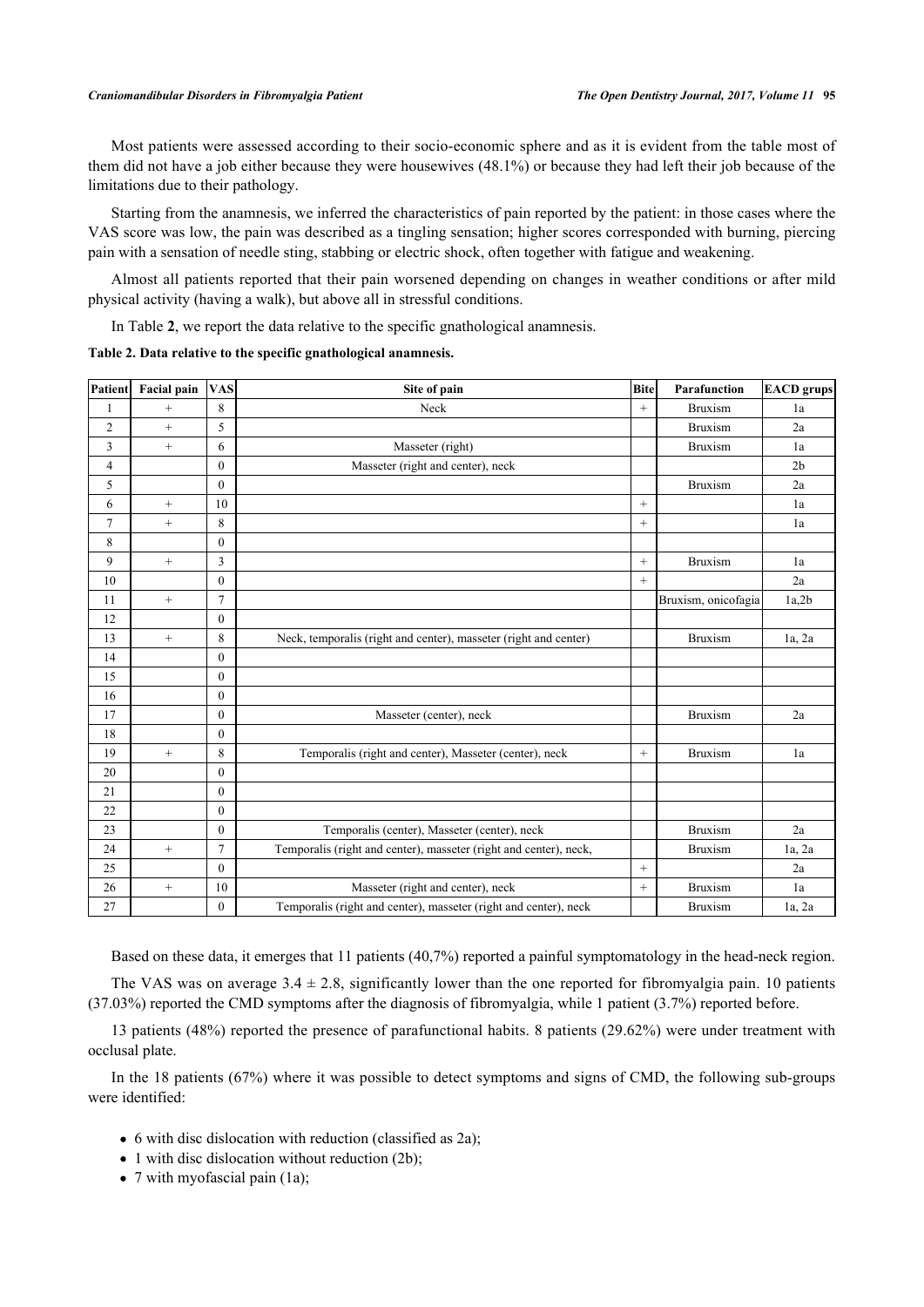- $\bullet$  3 with myofascial pain and disc dislocation with reduction (1a+2a);
- 1 with myofascial pain and disc dislocation without reduction  $(1a+2b)$ .

Concerning the prevalence of CMD in two fibromyalgia subgroups, in type I fibromyalgia, we found a more frequent presence of myofascial pain (5 patients), while in type II fibromyalgia, the disc dislocation resulted as more frequent (3 patients).

#### **DISCUSSION**

Despite the fact that the head-neck region is not included in the ACR criteria for the diagnosis of fibromyalgia, it is reasonable to assume that it is affected by diffuse pain involving the rest of the body.

A study on 191 fibromyalgia patients found that 94% of them complained of localised pain in the temporomandibular region [\[14](#page-7-6)].

A study examined the prevalence of signs and symptoms of CMD in fibromyalgia and reported that in 53% of the fibromyalgia examined patients, the presence of CMD was seen [\[15](#page-7-7)].

Similarly, considering our experience, we can affirm that some CMD patients complain pain in other regions [[16](#page-7-8), [17\]](#page-7-9).

In the present study, we found that 67% of fibromyalgia patients showed signs and/or symptoms of CMD, mainly referable to the sub-groups of myofascial pain (38,9%) and disc dislocation with reduction (22.3%); none of the patients resulted to belong to the third group.

The explanation of the higher evidence for these two types of CMD could lie in the etiopathogenetic mechanism of fibromyalgia, which leads to the chronicization of a disorder, in most cases self-limiting in time.

In fibromyalgia patients, the transmission path of pain is altered with consequent facilitation and/or failure of the inhibition of the nociception resulting in an increase in sensitivity and in the perception of pain at a central level. This affects the dynamic balance of the whole system, which passes from a state of physiological adaptation to a dysfunctional and clearly pathological one. These modifications are reflected also in the stomatognathic system causing localised pain burdening the masticatory muscles and limiting mandibular movements. The pain can be further exacerbated by concurrence with stress and depression, which often is associated with fibromyalgia although the patient, in most cases, tends to underrate craniomandibular problems perceived as of secondary importance and not associated with the main pathology. VAS average score for CMD is  $3.4 \pm 2.8$ , below the 8 $\pm 1.85$  of patients with fibromyalgia syndrome.

A study [\[18](#page-7-10)] found that a high percentage (75%) of fibromyalgia patients met RDC criteria for most types of CMD, a way lower percentage (18%) of patients with CMD met ACR criteria for fibromyalgia; only a low percentage (20%) of patients with fibromyalgia who met the criteria for CMD asked for a treatment of their state.

A study on patients with fibromyalgia [[19\]](#page-7-11) showed that the most common signs are pain in masticatory muscles, in the TMJ, articular click in jaw opening; the aforementioned study defined cephalea and facial pain as symptoms; moreover, the prevalence of; myofascial pain was found.

Given the different time of onset of diffuse and localised pain in the orofacial region, it has been suggested that fibromyalgia may affect first other body segments and then reach the head-neck region.

Most of our patients report the onset of head-neck region upsets later than other body parts; this leads us to assume that fibromyalgia emerges first in other regions and then becomes an instigating factor of CMD.

It is therefore important to understand if facial pain emerges before or after the fibromyalgia syndrome, because it could be an associated comorbidity factor or an instigating factor of fibromyalgia, also, in the light of the fact that in patients with CMD, we can report pain outside the temporomandibular region. Many of the patients with fibromyalgia can develop inflammatory-degenerative disorders affecting the ATM and masticatory muscles, highly likely to be caused by a secondary effect of muscle pain; in the light of these observations, the study suggests that fibromyalgia can be a medium-term, long-term risk factor for CMD.

A study [\[20\]](#page-7-12) investigated the relation between fibromyalgia and CMD and the role of masticatory dysfunction in both disorders, pointing out that masticatory myofascial pain is an importing factor for the coexistence of fibromyalgia and CMD.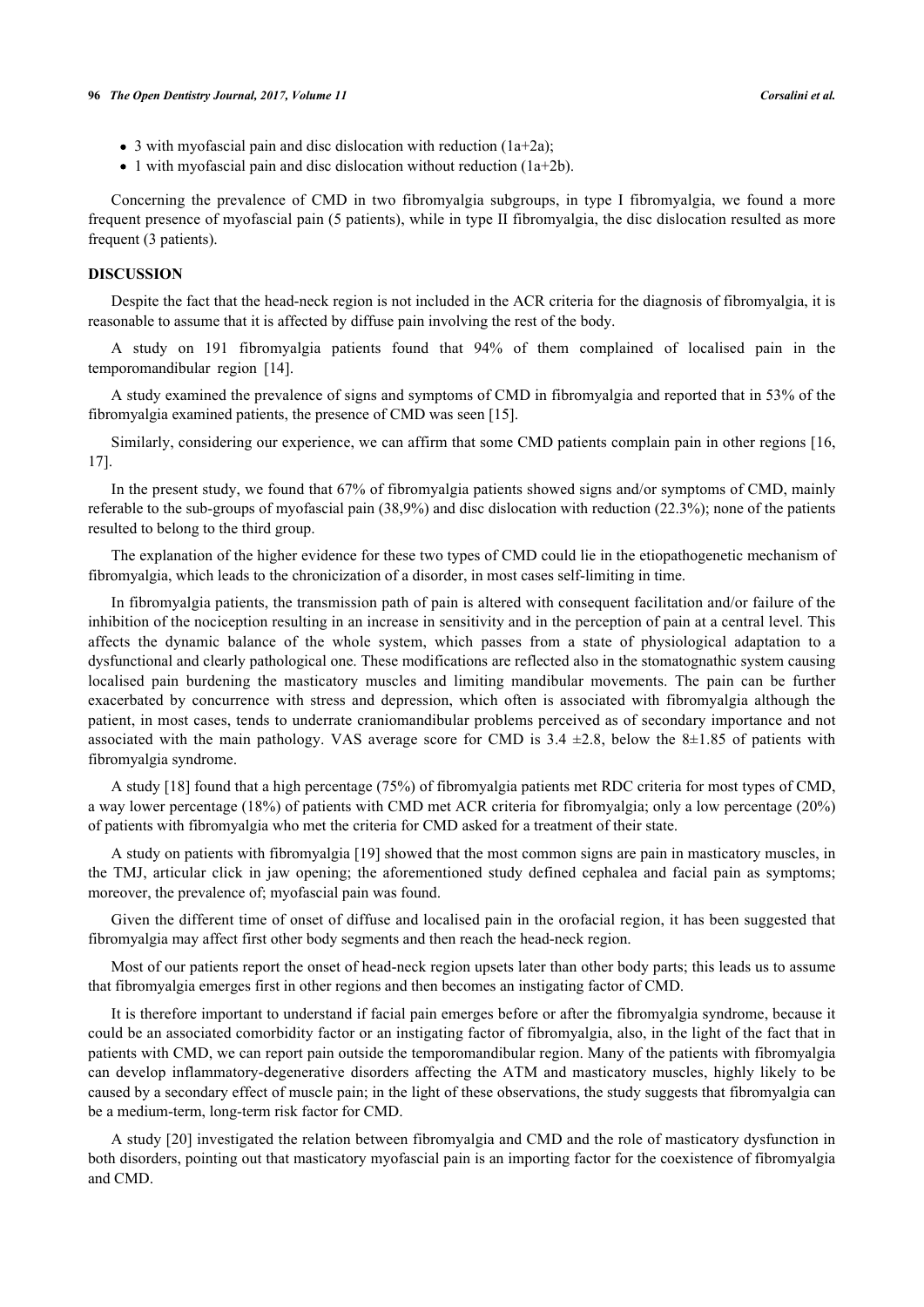Some authors [\[21](#page-7-13)] argued that, although the majority of cases of CMD are mild and self-limiting, around 10% of CMD patients could develop severe disorders associated with pain and chronic disability. It was suggested that fibromyalgia and diffuse pain have a significant role in the chronicization of CMD. This perspective showed an increased risk for the onset of clinically significant pain in CMD when the subjects are affected by fibromyalgia. Based on the results of the study, we can affirm that fibromyalgia and diffuse pain are risk factors complicating the management of CDM and they therefore have to be taken into consideration in both the evaluation and the treatment of CMD. Not recognizing the presence of fibromyalgia or other comorbidity conditions can inevitably lead to a treatment failure, hence it is highly needed for patients to be assisted by a team of specialists to face the different aspects of this pathology.

# **CONCLUSION**

Based on the results of the study, we can affirm that fibromyalgia and diffuse pain are risk factors complicating the management of CDM and they therefore have to be taken into consideration in both the evaluation and the treatment of CMD.

In our study, we found that 67% of fibromyalgia patients showed signs and/or symptoms of CMD, mainly referable to myofascial pain (38,9%) and disc dislocation with reduction (22.3%). Fibromyalgia may lead to the chronicization of a disorder, in most cases self-limiting in time. The pain can be further exacerbated by concurrence with stress and depression, which often is associated with fibromyalgia although the patient, in most cases, tends to underrate craniomandibular problems perceived as of secondary importance and not associated with the main pathology.

It is however difficult to distinguish the CMD forms directly correlated to fibromyalgia pathology from those due to parafunctional activities, which were present in 48% of the sample; in opposition, in patients under treatment with occlusal plate, any improvement in symptoms has not been seen. Hence, a resolution of fibromyalgia syndrome adopting a multidisciplinary approach is required.

In order to obtain more reliable results, it is necessary to study a wider sample of patients and then match the obtained data with a control group.

#### **CONFLICT OF INTEREST**

The authors confirm that this article content has no conflict of interest.

# **ACKNOWLEDGEMENTS**

Declared none.

#### **REFERENCES**

- <span id="page-6-0"></span>[1] Wolfe F, Ross K, Anderson J, Russell IJ. Aspects of fibromyalgia in the general population: sex, pain threshold, and fibromyalgia symptoms. J Rheumatol 1995; 22(1): 151-6. [PMID: [7699662\]](http://www.ncbi.nlm.nih.gov/pubmed/7699662)
- <span id="page-6-2"></span>[2] Wolfe F, Smythe HA, Yunus MB, et al. The American College of Rheumatology 1990 criteria for the classification of fibromyalgia. Report of the Multicenter Criteria Committee. Arthritis Rheum 1990; 33(2): 160-72. [\[http://dx.doi.org/10.1002/art.1780330203](http://dx.doi.org/10.1002/art.1780330203)] [PMID: [2306288\]](http://www.ncbi.nlm.nih.gov/pubmed/2306288)
- <span id="page-6-1"></span>[3] Wolfe F, Ross K, Anderson J, Russell IJ, Hebert L. The prevalence and characteristics of fibromyalgia in the general population. Arthritis Rheum 1995; 38(1): 19-28.
	- [\[http://dx.doi.org/10.1002/art.1780380104](http://dx.doi.org/10.1002/art.1780380104)] [PMID: [7818567\]](http://www.ncbi.nlm.nih.gov/pubmed/7818567)
- <span id="page-6-3"></span>[4] Lawrence RC, Felson DT, Helmick CG, *et al.* Estimates of the prevalence of arthritis and other rheumatic conditions in the United States. Part II. Arthritis Rheum 2008; 58(1): 26-35. [\[http://dx.doi.org/10.1002/art.23176](http://dx.doi.org/10.1002/art.23176)] [PMID: [18163497\]](http://www.ncbi.nlm.nih.gov/pubmed/18163497)
- <span id="page-6-4"></span>[5] Wolfe F, Anderson J, Harkness D, *et al.* Health status and disease severity in fibromyalgia: results of a six-center longitudinal study. Arthritis Rheum 1997; 40(9): 1571-9. [\[http://dx.doi.org/10.1002/art.1780400905](http://dx.doi.org/10.1002/art.1780400905)] [PMID: [9324010\]](http://www.ncbi.nlm.nih.gov/pubmed/9324010)
- <span id="page-6-5"></span>[6] Wolfe F, Clauw DJ, Fitzcharles MA, *et al.* The American College of Rheumatology preliminary diagnostic criteria for fibromyalgia and measurement of symptom severity. Arthritis Care Res (Hoboken) 2010; 62(5): 600-10. [\[http://dx.doi.org/10.1002/acr.20140\]](http://dx.doi.org/10.1002/acr.20140) [PMID: [20461783](http://www.ncbi.nlm.nih.gov/pubmed/20461783)]
- <span id="page-6-6"></span>[7] Katz RS, Wolfe F, Michaud K. Fibromyalgia diagnosis: a comparison of clinical, survey, and American College of Rheumatology criteria. Arthritis Rheum 2006; 54(1): 169-76. [\[http://dx.doi.org/10.1002/art.21533](http://dx.doi.org/10.1002/art.21533)] [PMID: [16385512\]](http://www.ncbi.nlm.nih.gov/pubmed/16385512)